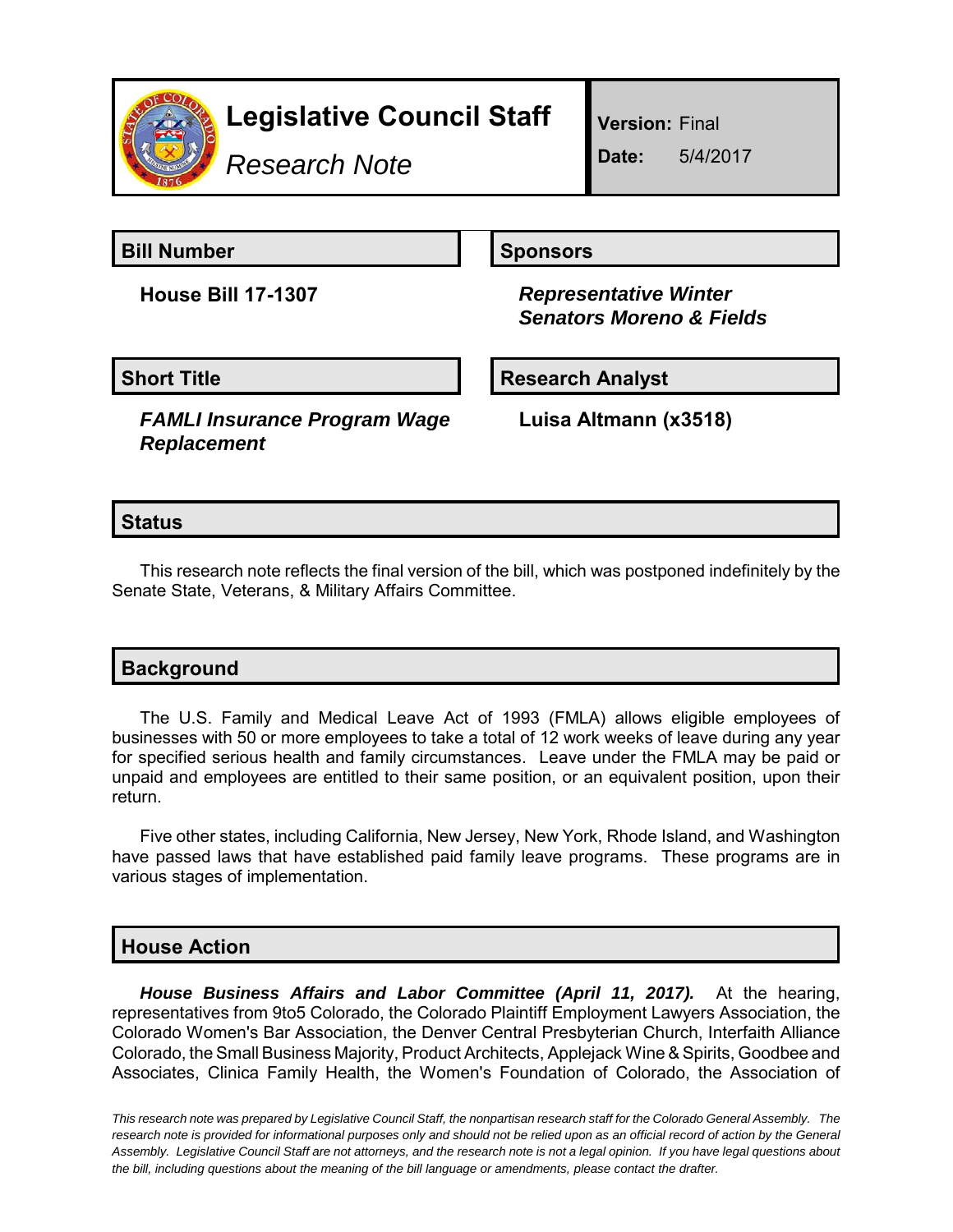Women's Health, Obstetric, and Neonatal Nurses, COLOR, the Colorado Coalition Against Domestic Violence, the Bell Policy Center, the AFL-CIO, Young Invincibles, United Food and Commercial Workers Union Local 7, Colorado WINS, the Protect Life Coalition, Democrats for Life of Colorado, the Women's Lobby of Colorado, the Colorado Cross Disability Coalition, and seven private citizens testified in support of the bill.

Representatives from the Colorado Competitive Council, the Denver Metro Chamber of Commerce, the Colorado Civil Justice League, and the Colorado Association of Commerce and Industry testified in opposition to the bill.

The committee adopted amendments L.001, L.002, L.003, L.005, and L.006, and referred the bill, as amended, to the House Finance Committee.

Amendment L.001 removed the ability of the newly created Division of Family and Medical Leave Insurance (FAMLI) to set solvency surcharge amounts by rule. Amendment L.001 also added a repeal clause for the FAMLI program if the Colorado Department of Labor and Employment (CDLE) fails to convene a group of interested parties to prepare for the creation of the FAMLI program; study the U.S. Department of Labor's open source code and other low-cost alternatives; and develop a plan for the issuance of revenue bonds by the division.

Amendment L.002 extended the amount of time that an employee must be employed by an employer from 30 days to 90 days before they can be eligible for the employment protection provisions of the bill.

Amendment L.003 expanded the definition of employee for purposes of the FAMLI program.

Amendment L.005 added a penalty for anyone who willfully makes a false statement or misrepresentation regarding a material fact or willfully fails to report a material fact of a misdemeanor and a fine of \$1,000.

Amendment L.006 added a provision that requires CDLE to determine and provide nominal and reasonable assistance to employers to offset the initial costs of creating the payroll deduction for its employees.

*House Finance Committee (April 19, 2017).* At the hearing, representatives from the Colorado Fiscal Institute, 9to5 Colorado, the Small Business Majority, and one private citizen testified in support of the bill. The committee adopted amendment L.010, and referred the bill, as amended, to the House Appropriations Committee.

Amendment L.010 specified that the General Assembly shall not appropriate money from the FAMLI fund for the general expenses of the state and specified that premiums paid by employees in the state for the purposes of the FAMLI program are considered fees and not taxes.

*House Appropriations Committee (April 25, 2017).* The committee referred the bill, unamended, to the House Committee of the Whole.

*House second reading (April 27, 2017).* The House adopted the House Business Affairs and Labor and the House Finance Committee reports and passed the bill, as amended, on second reading.

*House third reading (April 28, 2017).* The House passed the bill on third reading with no amendments.